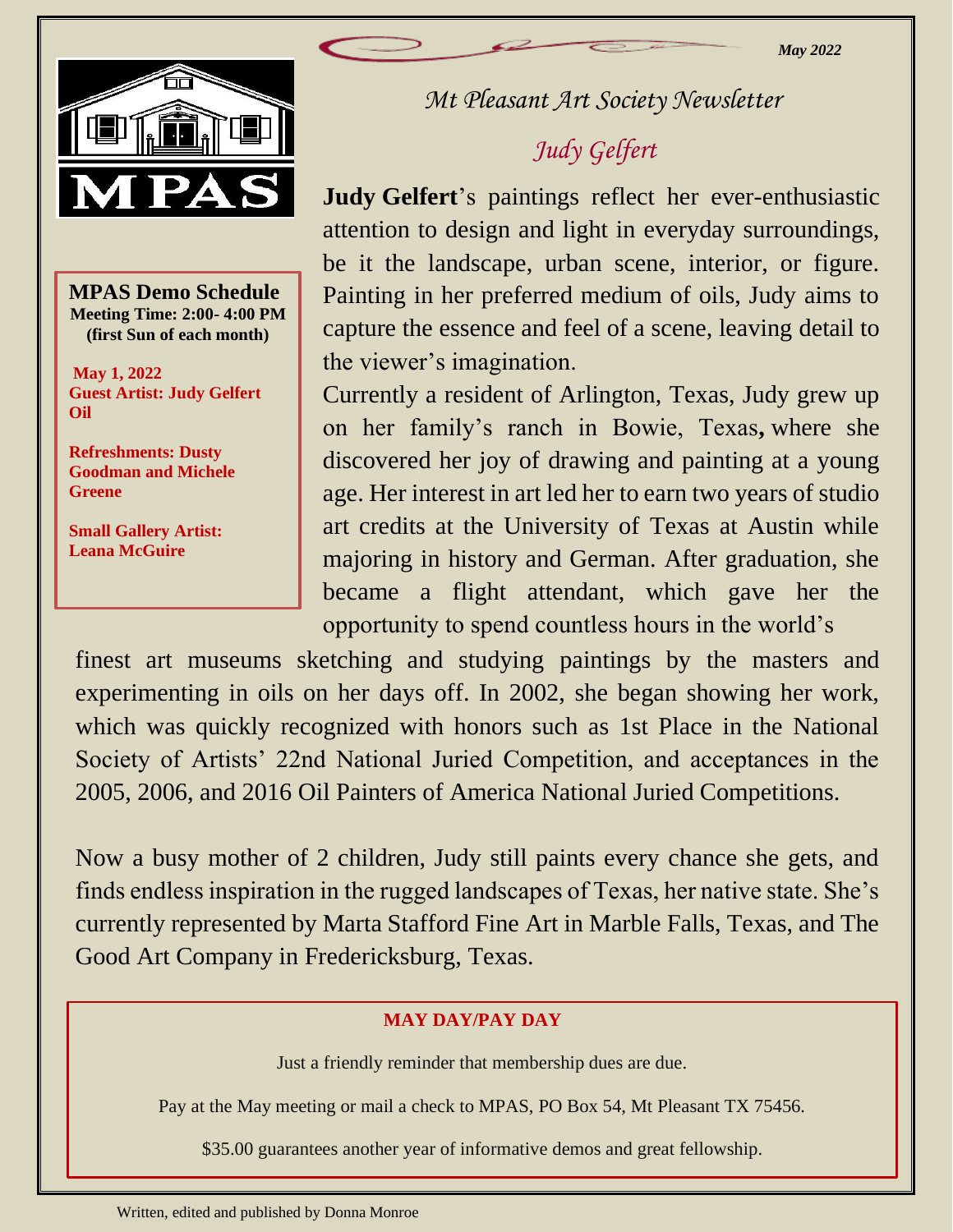## *President's Letter*

#### Greetings!

 Summer is almost here! We have a new slate of officers elected and we have been working to get the next year organized and ready for some exciting events and demos. We will kick off the new year with one of our best community services events which is the art show for the Titus County Fair Association. I am currently working on approval for our art society membership to show their work as professional in the fair. Not all details are worked out but I am working on the art fair book changes now. This will be a new category of participation for us. I am also working on a couple of workshop ideas but nothing in stone yet. Our last demo artist was **Bruce Peil** and he painted a scene with evening sun shining on clouds from a photo he took from his back yard. It was a very peaceful view with excitement in the clouds. He gave the secret for getting that strange orangey/pinkish color! He didn't finish the work and left it as a teaser for his workshop in which he discussed "How to finish a painting". As he painted, he discussed the four most important aspects of painting which are hue, intensity, value, and temperature. He makes painting look fun and easy. He brought several snow scenes and other landscapes for display. He talked about the last 2 minutes glow in a sunset and started with his darkest dark and the lightest light. He works toward adjusting the in between values appropriately to get that evening glow perfectly.

 Our refreshments were artistically provided by **Linda Hardy and Sueretta Todd** and their fruit centerpiece was tastefully delightful. The strawberry shortcake was a hit with along with the salt and sweet additions. Thank you so much for your eye catching and great tasting goodies. Great job ladies! As a reminder, it will be time to sign up for providing refreshments and displaying artwork in the gallery. A sign-up sheet will be available for you to choose the month you wish to serve refreshments. In addition, we also want to give you a chance to display some of your work in the Small Gallery. There will be a signup sheet for that as well. Time flies and this is the last meeting for this membership year. We do not meet in the months of June, July, or August as a group so I will miss seeing you regularly.

 I hope you had a chance to see **Pat Browning's** work displayed in the Small Gallery in April. She exhibited a variety of her work and it was hard to pick a favorite but I remember the one called **Beverly's Roses** and know she had a lot of fun painting that one (so did Beverly). I was impressed with Pat's interpretation of them. The **Tuscan Tourist** looks like someone I know! Very good work Pat and I really appreciate you sharing your work with us and I hope you keep painting what you love and what inspires you. I like the variety and I know you aren't bored with your artwork! Don't miss the graphite work of **Leana McGuire** in our May meeting!

 We had **3 visitors** that were excited and impressed with what we are doing and I know 2 of them will join us in May which is our annual dues payday month. Don't forget to **bring your check for dues** and your willingness to **sign up for refreshments or small gallery display**. Your participation in these events are really appreciated.

 Our May meeting will be **Judy Gelfort** doing an oil painting and our refreshments will be provided by the **dynamic duo** (from the membership show fame): **Dusty Goodman and Michele Greene**.

 Remember we have a **summer workshop** for watercolor scheduled for **July 22 and 23rd with Walt Davis**. There is a sign up sheet at the table at the back and you will need to sign your name and phone number and **pay your deposit by May 15<sup>th</sup>**. We have a **limit of 15** for his workshop. Cost for 2 day workshop is \$165 for members. This is **open to the public** as well as members.

Page2

Shirley Clay